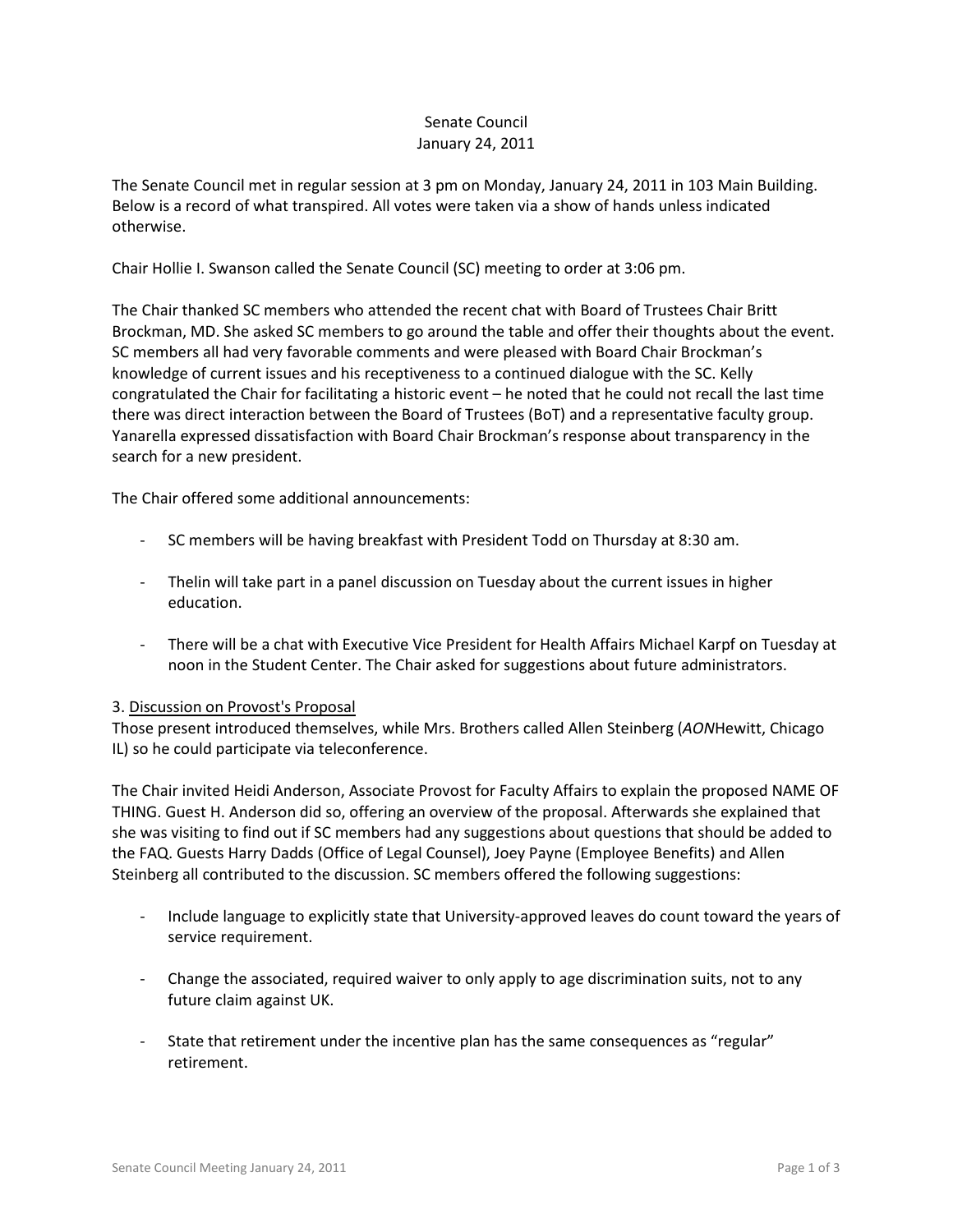Various SC members expressed concerns with: the current language of the waiver as it pertained to being able to bring suit against UK in the future about non-age discrimination issues; the possibility that a smaller department with older faculty could be decimated and the degree programs ended; and how the recurring salary dollars will be spent, and by whom.

Guest Harry Dadds said that it was expected that a faculty member contact his/her employment attorney or financial advisor prior to making a decision about taking part in the early retirement tenure buyout program. Provost's Liaison Greissman opined that the phased retirement waiver had language similar to what was being proposed. H. Anderson said that the issue about how the monies will be spent should be addressed by Provost Subbaswamy.

Wermeling asked for clarification about the motivation behind the proposal. H. Anderson said that it will open up tenure pay, and offer an opportunity to refresh units. Wermeling asked if the purpose was for a cost-savings (through salary reimbursement) for the Provost's office. Greissman said he understood that money would go back toward more hiring. Wermeling asked where the money returned to, and H. Anderson said they would maintain the tenure lines, and hires for the positions. D. Anderson asked if the monies would be used to only hire tenure line individuals.

Greissman commented that when a faculty member retires, there is no promise that the money will go back to the department. He said that a dean either will or will not use the monies judiciously, but is held accountable. It was decided to ask the Provost about the how the funding from the bought-out tenure will be used, when he visits the SC in February **[AI]**.

## 1. Minutes from January 10 and Announcements

Wermeling **moved** to approve the minutes from January 10, and Wasilkowski **seconded**. There being no discussion, a **vote** was taken and the motion **passed** with none opposed.

## 4. Discussion on Fast-Track for Program Changes RE: Gen Ed - Mike Mullen

The Chair invited Associate Provost for Undergraduate Education Mike Mullen to explain the proposal. Guest Mullen explained that he was proposing a mechanism to facilitate program changes brought about as a result of the new Gen Ed curriculum. Grossman suggested he return to the SC the following week with language about what *Senate Rules* will need to be waived and the duration of the changed process. Mrs. Brothers suggested the proposals be routed through the Office of the Senate Council, which will be responsible for passing the changes on to the Registrar, and suggested a Gen Ed form be used to document the proposed changes. Mullen commented that any program wishing to undertake more than a Gen Ed change to the program will need to follow the complete process.

The Chair reminded SC members that the open meeting of the College of Medicine Reorganization Committee began at 4:30, and suggested that it was time for adjournment.

Blonder **moved** to adjourn, and Wermeling **seconded**. There being no objections, the meeting was adjourned about 4:10 pm.

The action items are a part of the minutes, but listed at the end for purposes of space.

Respectfully submitted by Hollie I. Swanson, Senate Council Chair